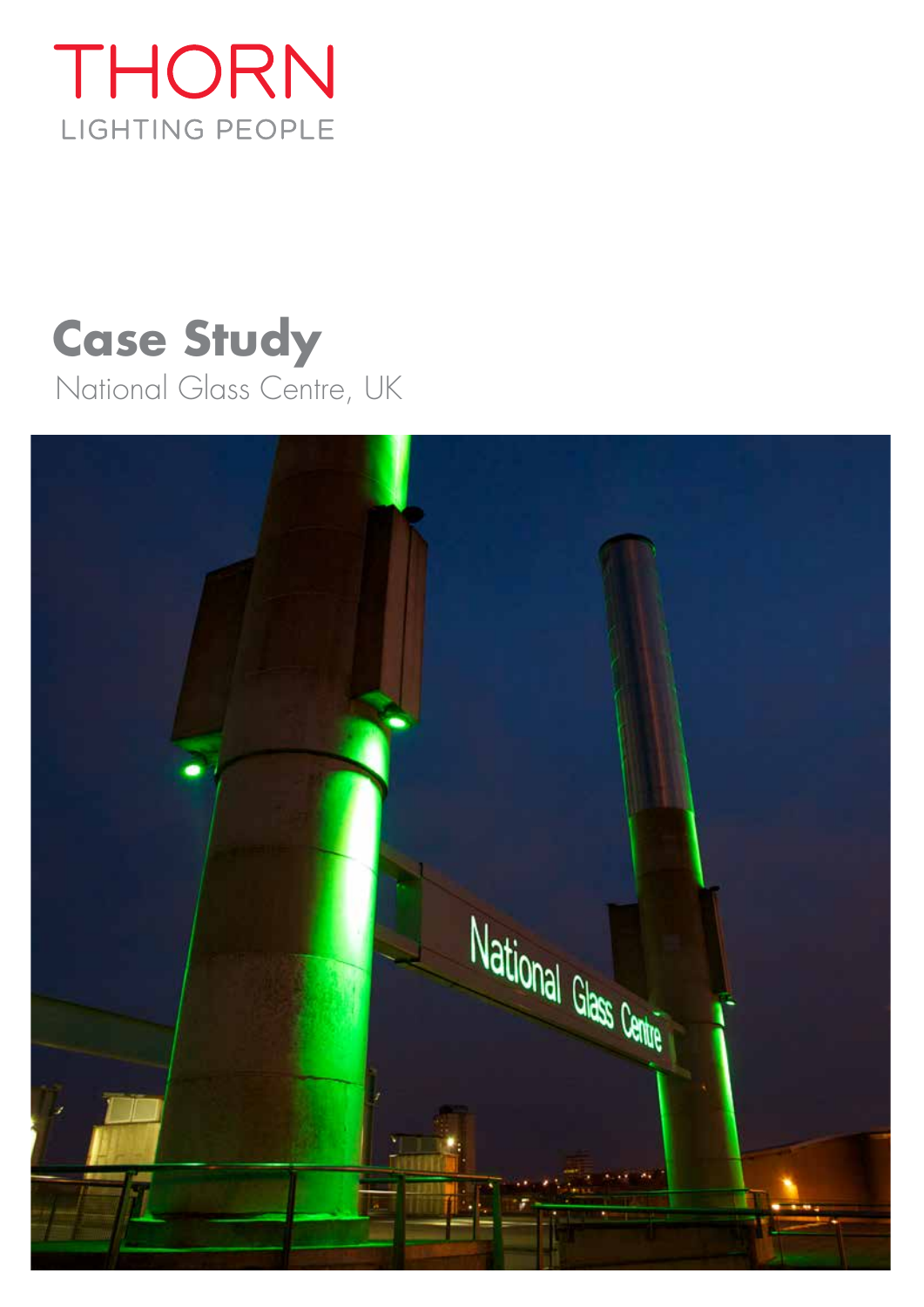# THORN LIGHTING PEOPLE

### **Thorn Lighting transforms National Glass Centre chimneys into impressive landmark**



**National Glass Centre is located in Sunderland, England, on the north banks of the River Wear. It aims to share its knowledge of contemporary glass by allowing people to learn how to make glass, watch glass being made and view exhibitions inspired by glass. Part of the University of Sunderland, the Centre is at the forefront of glass research and its facilities are internationally recognised.**

A recent £2.3m refurbishment project has more than doubled the size of the Centre's exhibition areas and learning studios. As part of the refurbishment project, Thorn was invited by J H Partners Consulting Engineers to come up with a solution to provide a colour change lighting effect to the two 18m glass centre chimneys and main entrance sign.

#### **Products used**



Contrast LED Sensa DMX

#### **Key Facts**

- The first UK project to use the new Sensa DMX system to control RGB luminaires
- Height of chimneys: 18m
- Number of luminaires required to illuminate the two chimneys: 8

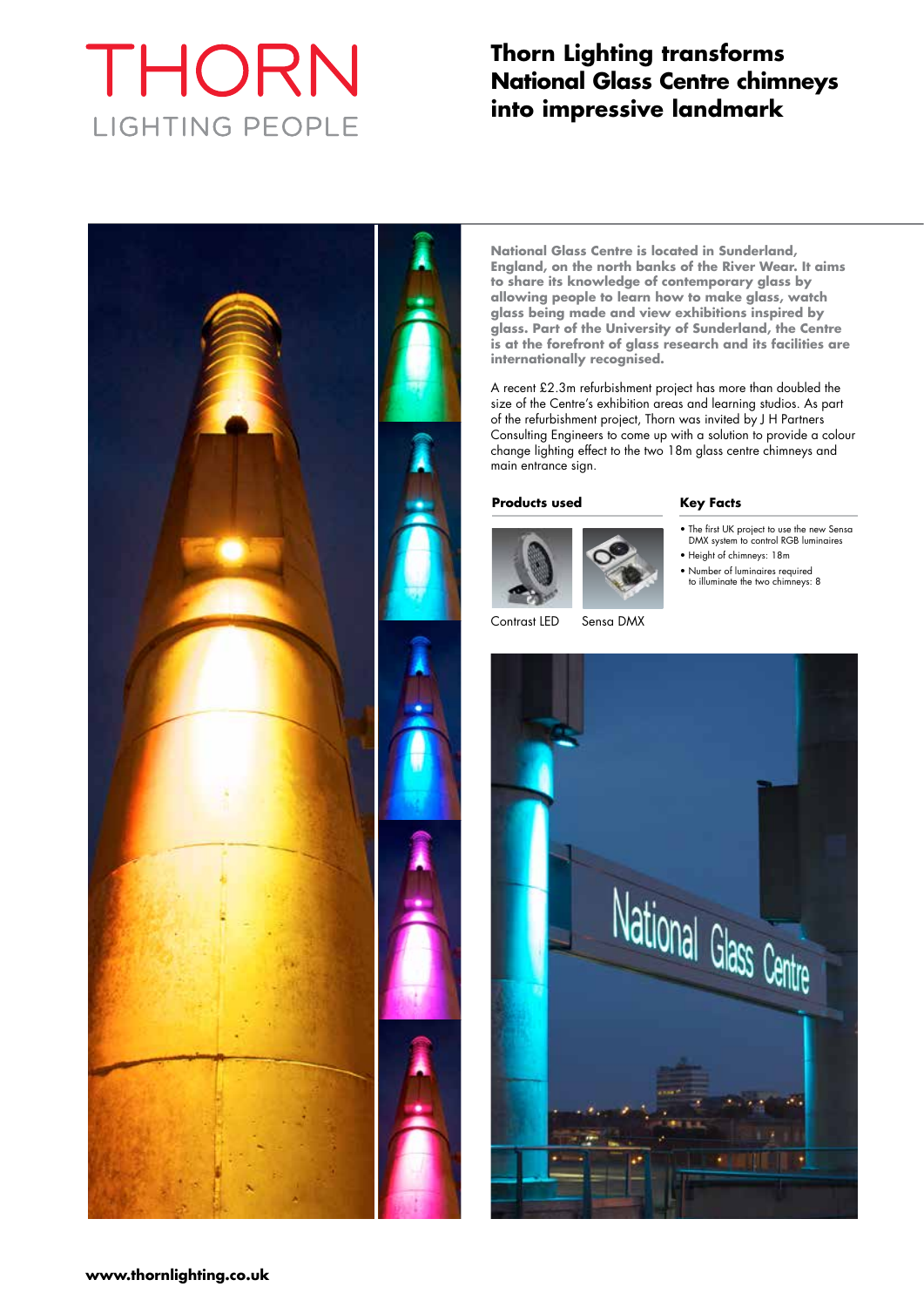



#### **Contrast LED floodlight creates stunning colour changing effect**

To create the colour changing effect, Thorn's Contrast LED floodlights with Red-Green-Blue (RGB) coloured LEDs were ideal. These luminaires, along with the lighting within the main sign, were all controlled by a standalone Sensa DMX controller allowing for scene control from the main reception. Contrast LED has the power to project light up to 30m while producing a variety of precise beam distributions. By using the latest LED technology, Contrast LED creates a stunning effect while minimising energy use. With a connected load of just 52W, energy savings of 25-65% are possible when compared with typical 70-150W metal halide floodlights.

The Sensa DMX controller provides the ability to have pre-defined scenes and colour change programmes running during the night. The effect on the chimneys means they can be seen from miles around, giving a focal point on the bank of the River Wear.

The Sensa DMX controller has the ability to control up to 32 luminaires on a single output, allowing for individual control of each luminaire via a unique DMX address. DMX splitters can also be used to increase the capacity of the system to 128 luminaires. This allows the DMX control system to offer complete flexibility and future proofing should requirements change due to further developments.

Importantly, the complete lighting system is easy to install and above all, easy to use with the software provided.





University of

**From Thorn's 15 ways to save energy, the following are key to minimising National Glass Centre's energy consumption:**



#### **Task/scene setting**

Pre-defined scenes mean that only the required level of illumination is used at any particular time. A timed-off scene prevents waste energy and ensures energy consumption is kept to a minimum.



#### **Task lighting**

Only the required amount of light has been used to illuminate the chimneys and sign to minimise energy use.

#### **Lamp efficacy**

Contrast LED's state-of-the-art LED technology (52W) achieves energy savings of 25-65% compared with typical 70-150W metal halide floodlights.